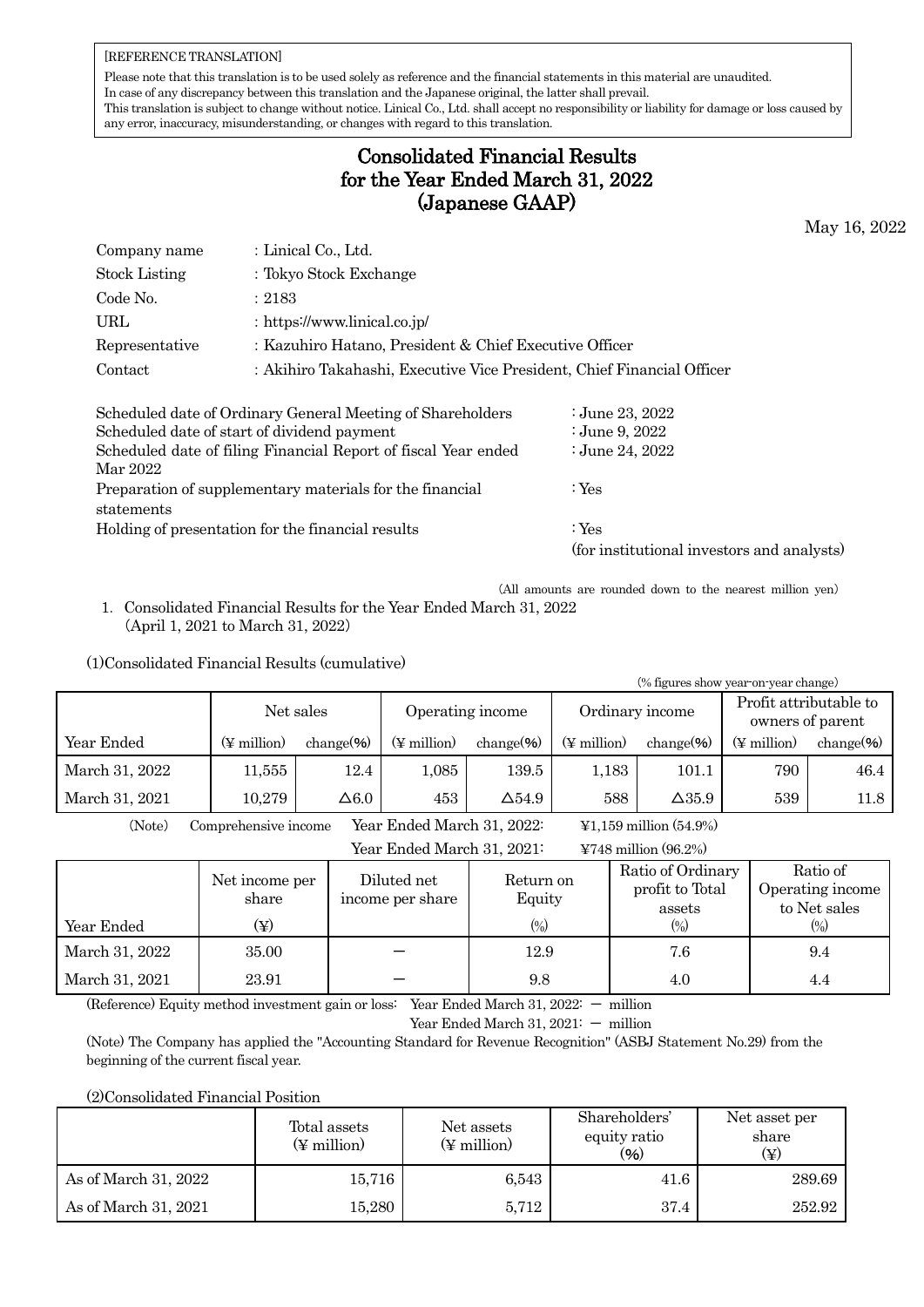(Reference) Shareholder's equity: ¥ 6,543million

¥ 5,712million

(Note) The Company has applied the "Accounting Standard for Revenue Recognition" (ASBJ Statement No.29) from the beginning of the current fiscal year.

(3) Consolidated Cash flow statement

| Year Ended    | Cash flow from<br>operating activities<br>$(\frac{1}{2}$ million) | Cash flow from<br>investing activities<br>(¥ million) | Cash flow from<br>financing activities<br>$(\frac{1}{2}$ million) | Cash and Cash<br>equivalents<br>at end of year<br>$(\frac{1}{2}$ million) |
|---------------|-------------------------------------------------------------------|-------------------------------------------------------|-------------------------------------------------------------------|---------------------------------------------------------------------------|
| March 31,2022 | 1,631                                                             | 20                                                    | $\Delta$ 951                                                      | 5,985                                                                     |
| March 31,2021 | 23                                                                | 169                                                   | $\Delta$ 329                                                      | 5,084                                                                     |

#### 2.Dividends

|                |             |             | Dividends per share $(\nabla)$ |          |       |                         | Ratio of Total |                |
|----------------|-------------|-------------|--------------------------------|----------|-------|-------------------------|----------------|----------------|
|                |             |             |                                |          |       | Total Amount            |                | Amount of      |
|                |             |             |                                |          |       | of Cash                 | Dividend       | Dividends to   |
|                | 1st Quarter | 2nd Quarter | 3rd Quarter                    | Fiscal   | Total | Dividends               | Payout Ratio   | Shareholders'  |
|                | End         | End         | End                            | Year End |       | (annual)                | (consolidated) | Equity         |
|                |             |             |                                |          |       |                         |                | (consolidated) |
|                |             |             |                                |          |       | $(\frac{1}{2}$ million) | (96)           | (96)           |
| Year Ended     |             | 0.00        |                                | 14.00    | 14.00 | 316                     | 58.6           | 5.7            |
| March 31, 2021 |             |             |                                |          |       |                         |                |                |
| Year Ended     |             | 0.00        |                                | 14.00    | 14.00 | 316                     | 40.0           | 5.2            |
| March 31, 2022 |             |             |                                |          |       |                         |                |                |
| Year Ending    |             |             |                                |          |       |                         |                |                |
| March 31,      |             | 0.00        |                                | 14.00    | 14.00 |                         |                |                |
| 2023(Forecast) |             |             |                                |          |       |                         |                |                |

3.Forecast of Consolidated Financial Result for the Year Ending March 31, 2023 (April 1, 2022 to March 31, 2023)

| (% figures show year-on-year change) |                        |      |                         |      |                         |     |                                     |        |                         |  |
|--------------------------------------|------------------------|------|-------------------------|------|-------------------------|-----|-------------------------------------|--------|-------------------------|--|
|                                      | Net sales              |      | Operating income        |      | Ordinary income         |     | Profit attributable<br>to owners of |        | Net income<br>per share |  |
|                                      |                        |      |                         |      |                         |     |                                     | parent |                         |  |
|                                      | $(\frac{1}{2}$ million | $\%$ | $(\frac{1}{2})$ million | %    | $(\frac{1}{2}$ million) | %   | $(\frac{1}{2}$ million)             | %      | $(\c{Y})$               |  |
| Full year                            | 12.440                 | 7.7  | ,224                    | 12.7 | 1,204                   | 1.7 | 871                                 | 10.2   | 38.56                   |  |

※ Notes

(1)Changes in significant subsidiaries during the period(changes in specified The period changes in significant subsidiaries during the period changes in specified  $\sim$  No subsidiaries that caused changes in scope of consolidation)

| New:       | $\overline{\phantom{a}}$ | (Company Name) |  |
|------------|--------------------------|----------------|--|
| Exclusion: |                          | (Company Name) |  |

(2)Changes in accounting policies, accounting estimates and restatements

| 1) Changes in accounting policies resulting from the revision of the accounting | : Yes |
|---------------------------------------------------------------------------------|-------|
| standards and other regulations                                                 |       |
| 2) Changes in accounting policies other than 1)                                 | : No  |
| 3) Changes in accounting estimates                                              | : No  |
| 4)Restatements                                                                  | : No  |
| (3) Number of issued shares (Common share)                                      |       |

(a)Number of issued shares at the end of the period (including treasury shares)

| As of                                                  | $: 24,740,000$ shares |
|--------------------------------------------------------|-----------------------|
| March 31, 2022                                         | $: 24,740,000$ shares |
| As of March 31, 2021                                   |                       |
| (b) Number of treasury shares at the end of the period |                       |
| As of March 31, 2022                                   | $: 2,153,564$ shares  |
| As of March 31, 2021                                   | $: 2,153,564$ shares  |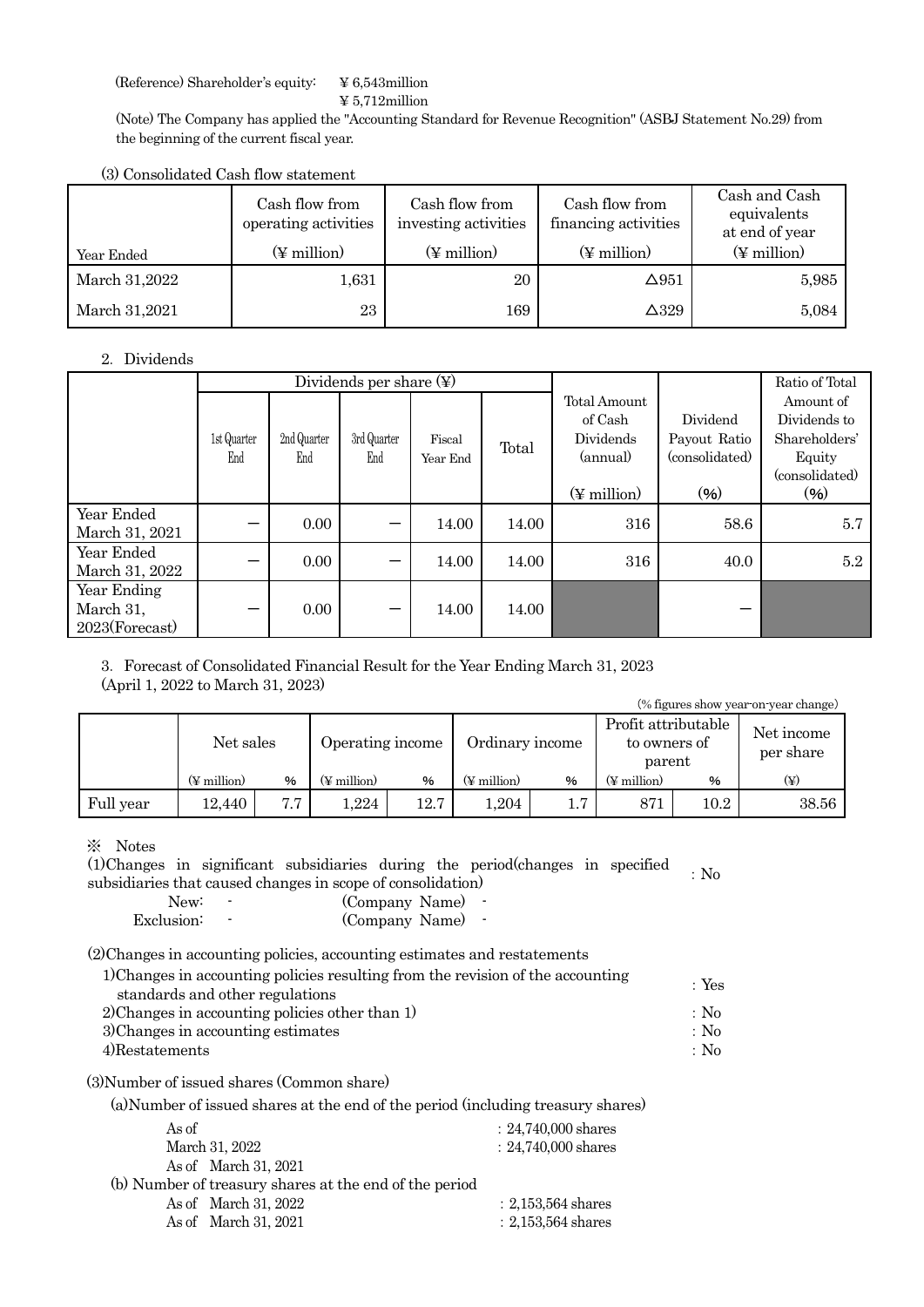(c) Average number of shares during the period Year Ended March 31, 2022 Year Ended March 31, 2021

:22,586,436 shares

:22,586,491 shares

#### (Reference)

Non-Consolidated Financial Results for the Year Ended March 31, 2022

(1)Non-Consolidated Financial Results

(April 1, 2021 to March 31,2022)

| (% figures show year on year change) |                         |                                                  |                         |                |                         |               |                         |               |  |  |
|--------------------------------------|-------------------------|--------------------------------------------------|-------------------------|----------------|-------------------------|---------------|-------------------------|---------------|--|--|
|                                      |                         | Net sales<br>Ordinary income<br>Operating income |                         |                |                         | Net income    |                         |               |  |  |
| Year Ended                           | $(\frac{1}{2})$ million | $change($ % $)$                                  | $(\frac{1}{2})$ million | $change$ % $)$ | $(\frac{1}{2}$ million) | $change$ %)   | $(\frac{1}{2}$ million) | $change$ %)   |  |  |
| March 31, 2022                       | 6.294                   | $\Delta2.9$                                      | 506                     | 80.1           | 684                     | 69.3          | 360                     | 36.7          |  |  |
| March 31, 2021                       | 6,483                   | $\Delta12.5$                                     | 281                     | $\Delta 70.5$  | 404                     | $\Delta 56.2$ | 263                     | $\Delta$ 50.0 |  |  |

| Year Ended     | Net income<br>per share<br>(¥) | Diluted net<br>income per<br>share |
|----------------|--------------------------------|------------------------------------|
| March 31, 2022 | 15.96                          |                                    |
| March 31, 2021 | 11.67                          |                                    |

#### (2)Non-Consolidated Financial Position

|                     | Total assets<br>$(\frac{1}{2}$ million) | Net assets<br>$(\frac{1}{2}$ million) | Equity ratio<br>(9/0) | Net asset per<br>share<br>$(\c\ddot{\textbf{Y}})$ |
|---------------------|-----------------------------------------|---------------------------------------|-----------------------|---------------------------------------------------|
| As of March 31,2022 | 11,577                                  | 6,276                                 | 54.2                  | 277.88                                            |
| As of March 31,2021 | 12,105                                  | 6,200                                 | 51.2                  | 274.54                                            |

(Reference) Shareholder's equity: As of March 31,2022: ¥6,276million

As of March 31,2021: ¥6,200million

(Note) The Company has applied the "Accounting Standard for Revenue Recognition" (ASBJ Statement No.29) from the beginning of the current fiscal year.

\* This release is outside the scope of the audit procedure by certified public accountants or audit firms.

\* Explanation on appropriate use of forecast and other special items

This material contains business forecast and other forward-looking statements which are based on available information and certain assumptions that are considered reasonable at the time of preparation. Various factors may cause actual results to be materially different from those expressed in these forwardlooking statements.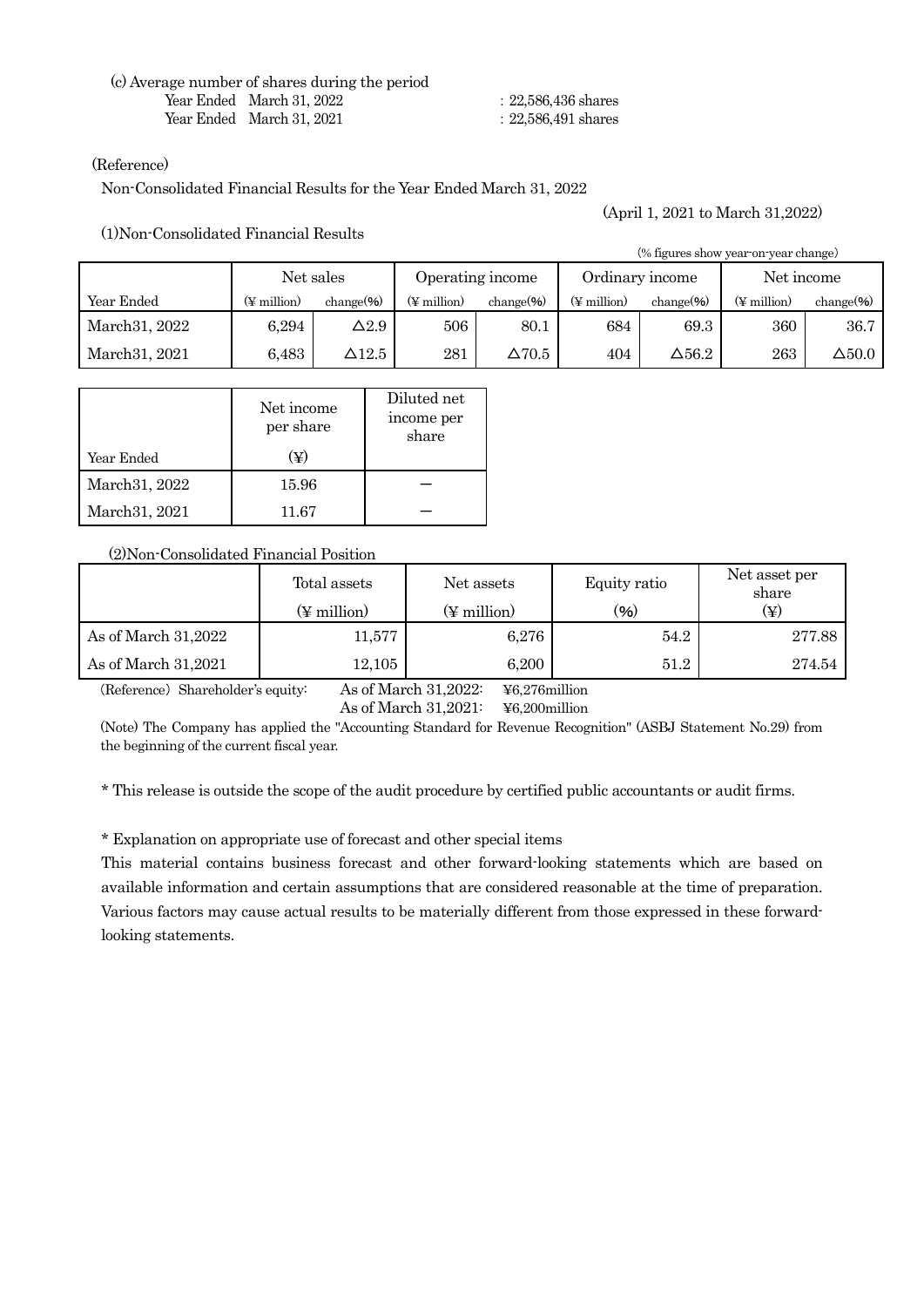## Consolidated Balance Sheets

| (Thousands of yen) |  |  |
|--------------------|--|--|
|--------------------|--|--|

|                                          | As of March 31, 2021 | As of March 31, 2022 |
|------------------------------------------|----------------------|----------------------|
| Assets                                   |                      |                      |
| Current assets                           |                      |                      |
| Cash and deposits                        | 5, 084, 201          | 5, 985, 618          |
| Accounts receivable - trade              | 2, 982, 090          |                      |
| Accounts receivable - trade and contract |                      | 2, 917, 990          |
| Prepaid expenses                         | 153, 407             | 197,784              |
| Advances paid                            | 1, 183, 907          | 987, 891             |
| 0ther                                    | 355, 957             | 266, 645             |
| Allowance for doubtful accounts          | $\triangle$ 36, 850  | $\triangle$ 34, 842  |
| Total current assets                     | 9, 722, 712          | 10, 321, 087         |
| Non-current assets                       |                      |                      |
| Property, plant and equipment            |                      |                      |
| Facilities attached to buildings         | 93, 410              | 95, 045              |
| Accumulated depreciation                 | $\triangle$ 48, 106  | $\triangle$ 39, 854  |
| Facilities attached to buildings,        |                      |                      |
| net                                      | 45, 303              | 55, 190              |
| Tools, furniture and fixtures            | 312, 484             | 319, 493             |
| Accumulated depreciation                 | $\triangle$ 188, 554 | $\triangle$ 209, 128 |
| Tools, furniture and fixtures, net       | 123, 930             | 110, 365             |
| Leased assets                            | 696, 468             | 738,008              |
| Accumulated depreciation                 | $\triangle$ 164, 538 | $\triangle$ 239, 453 |
| Leased assets, net                       | 531, 930             | 498, 554             |
| Total property, plant and equipment      | 701, 164             | 664, 111             |
| Intangible assets                        |                      |                      |
| Goodwill                                 | 3, 463, 418          | 3, 406, 633          |
| 0ther                                    | 188, 469             | 159, 249             |
| Total intangible assets                  | 3, 651, 888          | 3, 565, 883          |
| Investments and other assets             |                      |                      |
| Investment securities                    | 294, 423             | 347, 652             |
| Long-term prepaid expenses               | 4,368                | 5,461                |
| Guarantee deposits                       | 449,803              | 366, 280             |
| Deferred tax assets                      | 456, 286             | 445, 992             |
| Total investments and other assets       | 1, 204, 882          | 1, 165, 387          |
| Total non-current assets                 | 5, 557, 935          | 5, 395, 381          |
| Total assets                             | 15, 280, 647         | 15, 716, 469         |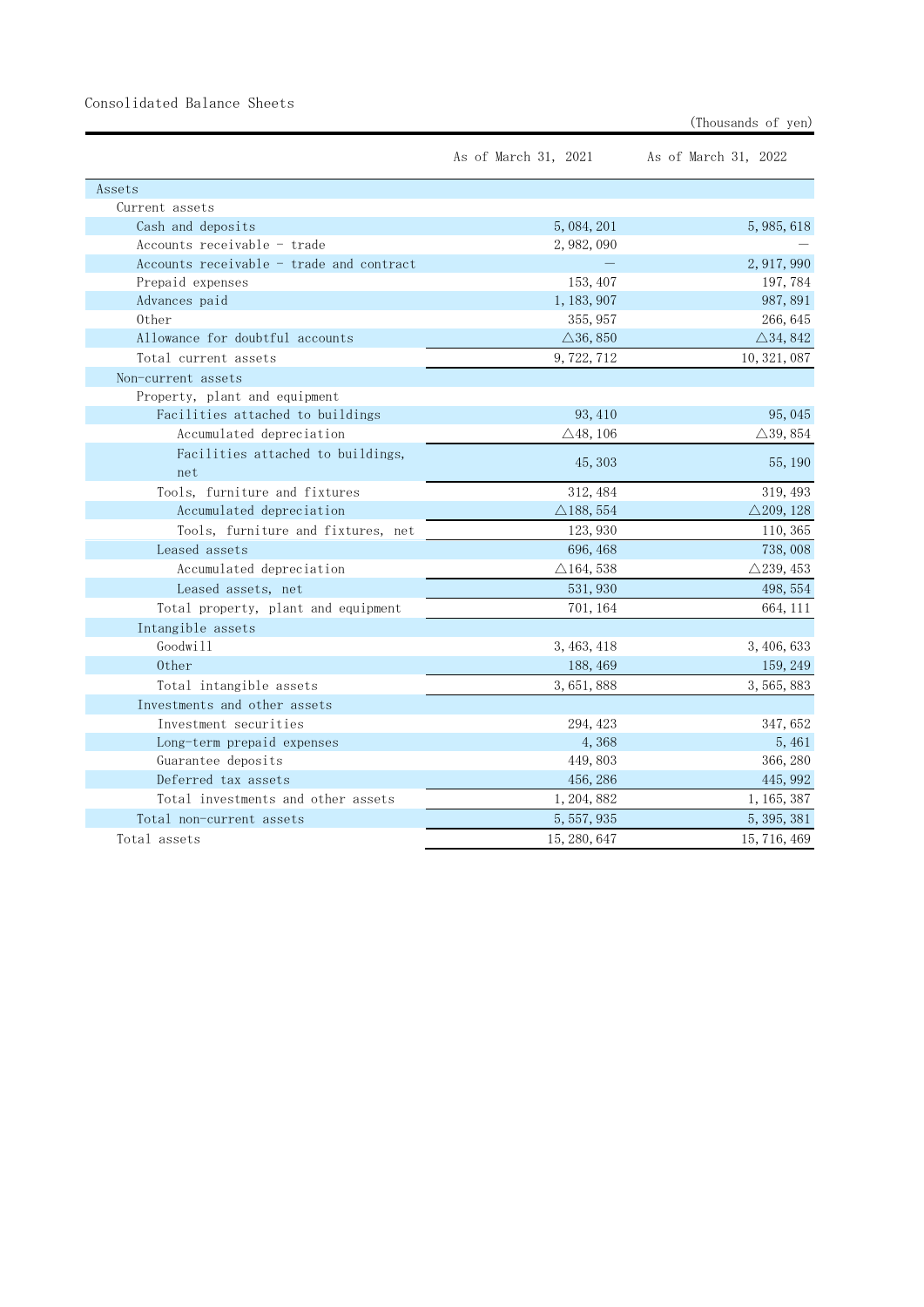## Consolidated Balance Sheets

| (Thousands of yen) |  |  |
|--------------------|--|--|
|--------------------|--|--|

|                                         | As of March 31, 2021 | As of March 31, 2022 |
|-----------------------------------------|----------------------|----------------------|
| Liabilities                             |                      |                      |
| Current liabilities                     |                      |                      |
| Short-term borrowings                   | 610,799              | 600,000              |
| Current portion of long-term borrowings | 539, 976             | 539, 976             |
| Accounts payable $-$ other              | 665,588              | 533, 842             |
| Accrued expenses                        | 455,003              | 402, 485             |
| Income taxes payable                    | 203, 409             | 193, 650             |
| Accrued consumption taxes               | 38,793               | 38,747               |
| Advances received                       | 1,909,343            | 2, 147, 272          |
| Deposits received                       | 635, 639             | 688,038              |
| Provision for bonuses                   | 177, 114             | 171,809              |
| Other                                   | 98, 155              | 162, 279             |
| Total current liabilities               | 5, 333, 824          | 5, 478, 102          |
| Non-current liabilities                 |                      |                      |
| Long-term borrowings                    | 3, 073, 542          | 2, 533, 566          |
| Lease liabilities                       | 468, 192             | 430, 959             |
| Retirement benefit liability            | 645,066              | 689, 644             |
| 0ther                                   | 47,400               | 41,028               |
| Total non-current liabilities           | 4, 234, 202          | 3, 695, 198          |
| Total liabilities                       | 9,568,027            | 9, 173, 300          |
| Net assets                              |                      |                      |
| Shareholders' equity                    |                      |                      |
| Share capital                           | 214, 043             | 214, 043             |
| Retained earnings                       | 6, 142, 987          | 6, 604, 985          |
| Treasury shares                         | $\triangle$ 657, 461 | $\triangle$ 657, 461 |
| Total shareholders' equity              | 5,699,568            | 6, 161, 567          |
| Accumulated other comprehensive income  |                      |                      |
| Valuation difference on available-for-  | 11,084               | 42, 339              |
| sale securities                         |                      |                      |
| Foreign currency translation adjustment | $\triangle 1,451$    | 322, 124             |
| Remeasurements of defined benefit plans | 3, 418               | 17, 138              |
| Total accumulated other comprehensive   | 13,052               | 381,601              |
| income                                  |                      |                      |
| Total net assets                        | 5, 712, 620          | 6, 543, 169          |
| Total liabilities and net assets        | 15, 280, 647         | 15, 716, 469         |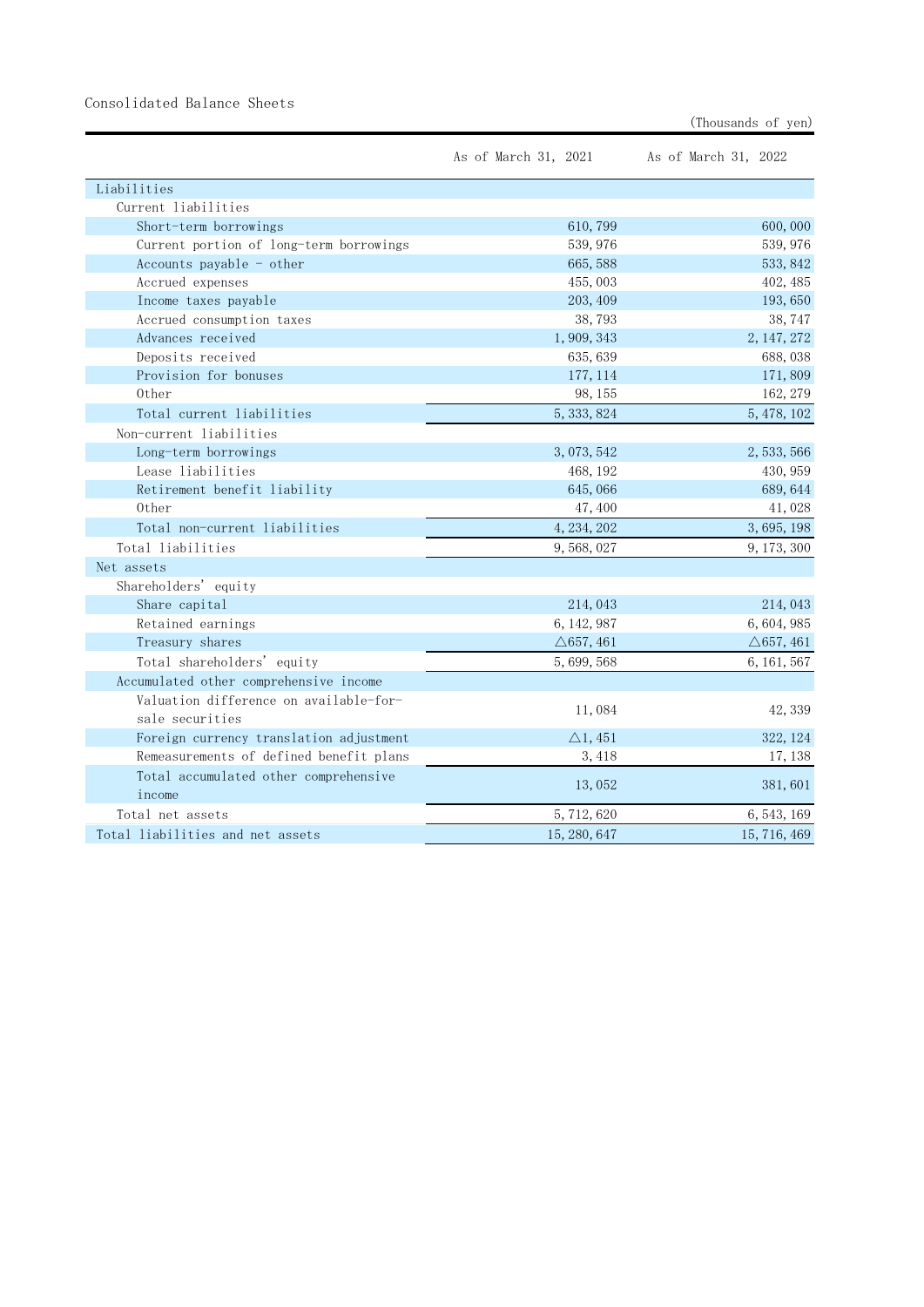|                                              | Fiscal year ended<br>March 31, 2021 | Fiscal year ended<br>March 31, 2022 |
|----------------------------------------------|-------------------------------------|-------------------------------------|
| Net sales                                    | 10, 279, 314                        | 11, 555, 088                        |
| Cost of sales                                | 7, 511, 706                         | 7, 943, 518                         |
| Gross profit                                 | 2, 767, 608                         | 3, 611, 570                         |
| Selling, general and administrative expenses | 2, 314, 173                         | 2, 525, 666                         |
| Operating profit                             | 453, 434                            | 1,085,903                           |
| Non-operating income                         |                                     |                                     |
| Interest income                              | 10, 217                             | 598                                 |
| Foreign exchange gains                       | 14,778                              | 100,596                             |
| Gain on valuation of investment securities   | 2,671                               | 11,781                              |
| Subsidy income                               | 126, 792                            |                                     |
| Total non-operating income                   | 154, 460                            | 112, 977                            |
| Non-operating expenses                       |                                     |                                     |
| Interest expenses                            | 15,407                              | 14, 180                             |
| Other                                        | 3,852                               | 1, 106                              |
| Total non-operating expenses                 | 19,260                              | 15,286                              |
| Ordinary profit                              | 588, 634                            | 1, 183, 594                         |
| Extraordinary income                         |                                     |                                     |
| Insurance claim income                       | 101,959                             |                                     |
| Settlement received                          |                                     | 162, 329                            |
| Total extraordinary income                   | 101, 959                            | 162, 329                            |
| Extraordinary losses                         |                                     |                                     |
| Arbitration related expenses                 | 198, 701                            | 145, 912                            |
| Settlement money                             | 133, 166                            |                                     |
| Information security expenses                |                                     | 168,069                             |
| Total extraordinary losses                   | 331,867                             | 313, 981                            |
| Profit before income taxes                   | 358, 725                            | 1, 031, 942                         |
| Income taxes - current                       | 381, 544                            | 249, 821                            |
| Income taxes - refund                        | $\triangle$ 285, 106                |                                     |
| Income taxes - deferred                      | $\triangle$ 277, 680                | $\triangle$ 8, 367                  |
| Total income taxes                           | $\triangle$ 181, 242                | 241, 454                            |
| Profit                                       | 539, 968                            | 790, 487                            |
| Profit attributable to owners of parent      | 539, 968                            | 790, 487                            |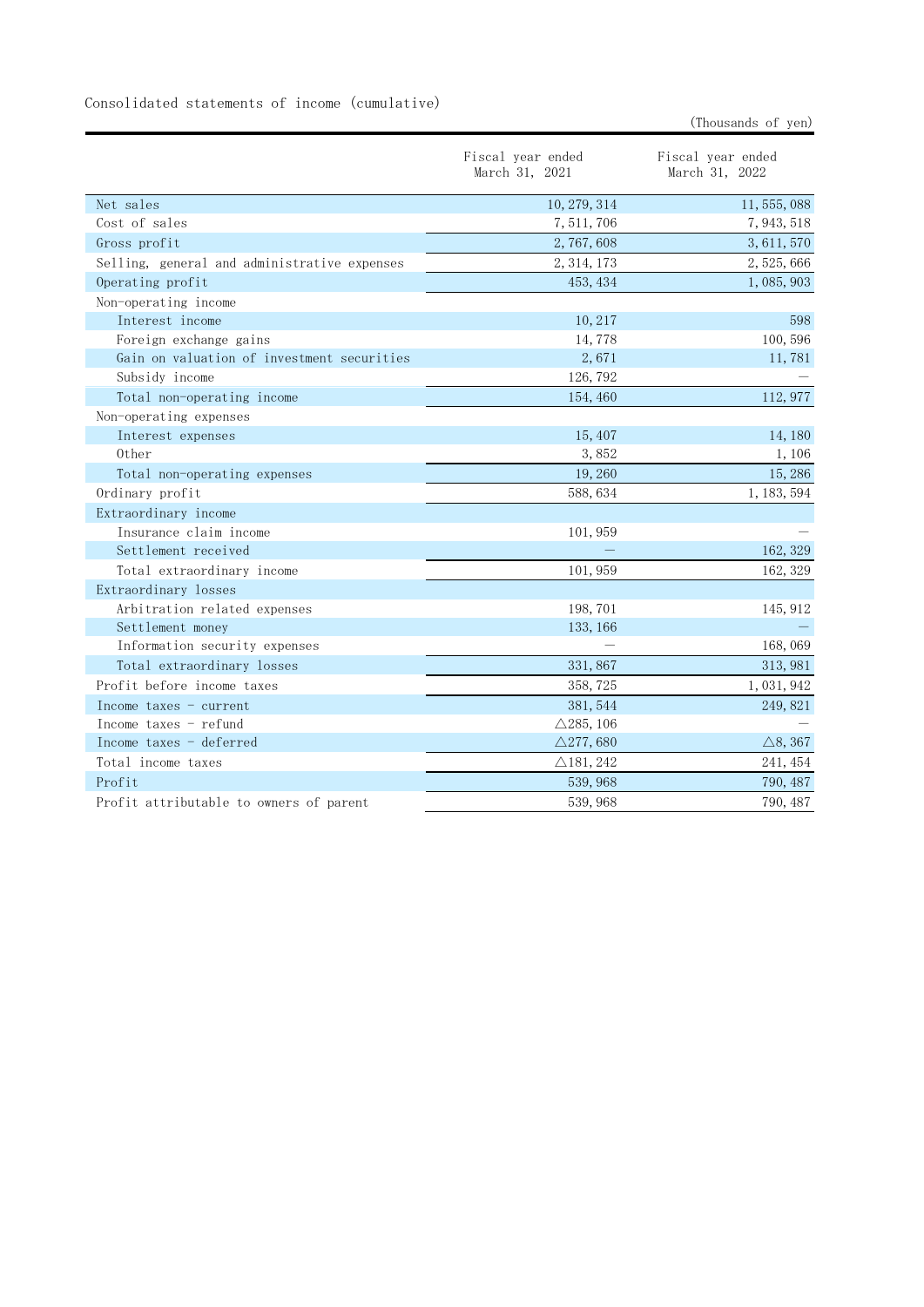Consolidated statements of comprehensive income (cumulative)

Fiscal year ended March 31, 2021 Fiscal year ended March 31, 2022 Profit 539,968 790,487 Other comprehensive income Valuation difference on available-for-sale  $\triangle$ 21,419  $\triangle$ 21,419  $\triangle$ Foreign currency translation adjustment 220,875 323,575 Remeasurements of defined benefit plans, net  $\frac{13,719}{20}$  of tax Total other comprehensive income 208,499 208,499 368,549 Comprehensive income 748,467 1,159,037 Comprehensive income attributable to Comprehensive income attributable to owners of parent 748,467 1,159,037 Comprehensive income attributable to noncontrolling interests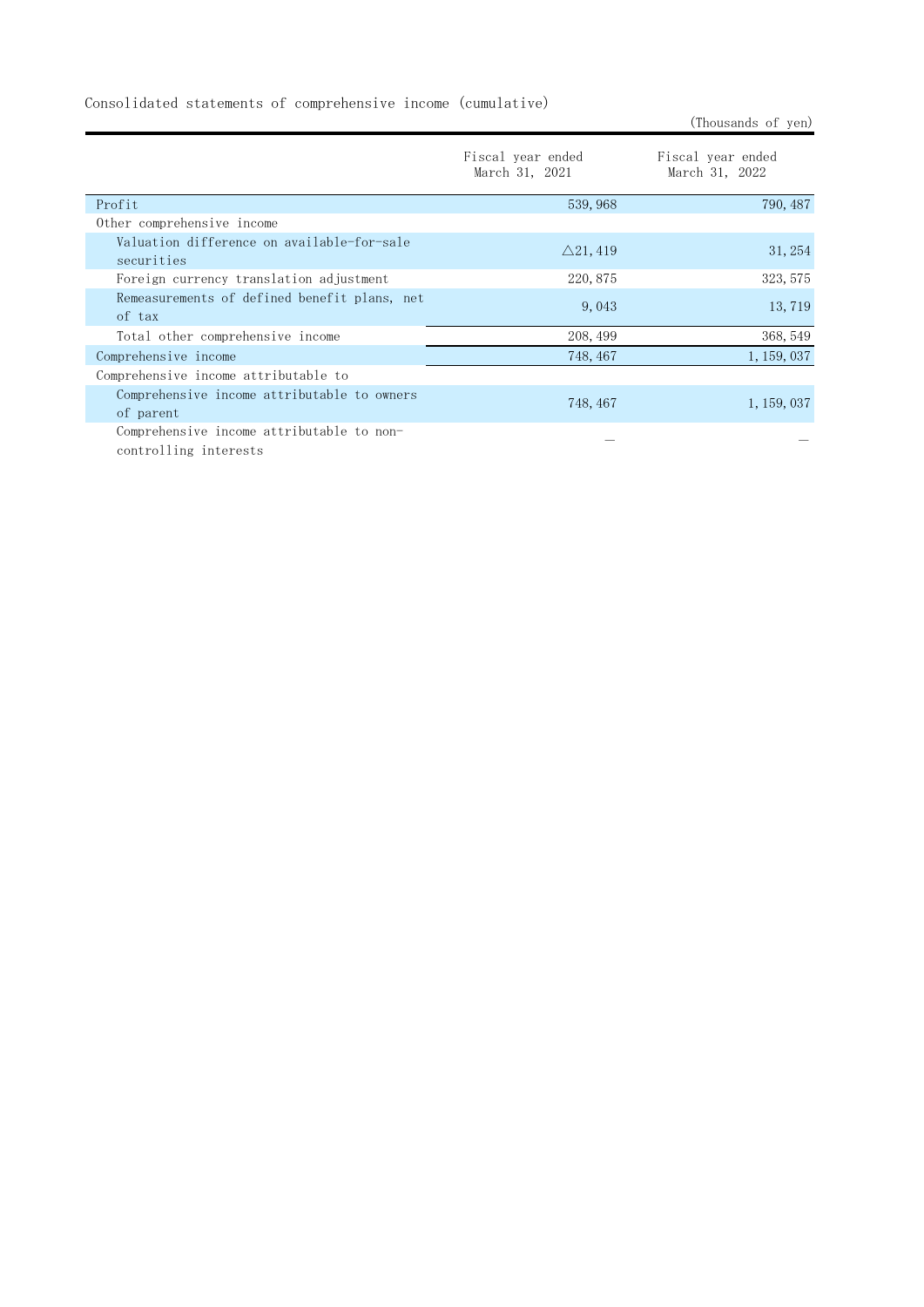# Consolidated Statements of Shareholders' Equity

Fiscal year ended March 31, 2021 **(Thousands of yen)** (Thousands of yen) Shareholders' equity Share capital Capital surplus Retained earnings Treasury shares Total shareholders' equity Balance at beginning of period at beginning of  $214,043$   $50,423$   $5,927,102$   $\Delta 657,371$   $5,534,198$ Changes during period Dividends of surplus  $\triangle 316,211$   $\triangle 316,211$   $\triangle 316,211$ Profit attributable to Profit attributable to the same set of parent 539,968 owners of parent 539,968 for the 539,968 for the 539,968 for the 539,968 for the 539,968 for the set of parent  $\sim$  539,968 for the set of parent  $\sim$  539,968 for the s Increase or decrease by  $\Delta$ 50, 423  $\Delta$ 7, 872  $\Delta$ 58, 295  $\Delta$ 58, 295 Purchase of treasury shares  $\triangle$ 89  $\triangle$ 89  $\triangle$ 89  $\triangle$ 89  $\triangle$ 89  $\triangle$ 89  $\triangle$ 89  $\triangle$ 89  $\triangle$ 89  $\triangle$ 89  $\triangle$ 89  $\triangle$ 89  $\triangle$ 89  $\triangle$ 89  $\triangle$ 89  $\triangle$ 89  $\triangle$ 89  $\triangle$ 89  $\triangle$ 89  $\triangle$ 89  $\triangle$ 89  $\triangle$ 89  $\triangle$ 89  $\triangle$ 89  $\triangle$ 89  $\triangle$ 89  $\triangle$ 89  $\triangle$ 89  $\triangle$ 89  $\triangle$ 89  $\triangle$ Net changes in items other than shareholders' equity Total changes during period -  $\triangle$ 50,423 215,884  $\triangle$ 89 165,370 Balance at end of period 214,043  $-$  6,142,987  $\triangle$ 657,461 5,699,568

|                                                            | Accumulated other comprehensive income                          |                                               |                                               |                                                          |                      |
|------------------------------------------------------------|-----------------------------------------------------------------|-----------------------------------------------|-----------------------------------------------|----------------------------------------------------------|----------------------|
|                                                            | Valuation<br>difference on<br>available-for-<br>sale securities | Foreign currency<br>translation<br>adjustment | Remeasurements<br>of defined<br>benefit plans | Total<br>accumulated<br>other<br>comprehensive<br>income | Total net assets     |
| Balance at beginning of<br>period                          | 32, 503                                                         | $\triangle$ 222, 327                          | $\triangle 5,624$                             | $\triangle$ 195, 447                                     | 5, 338, 750          |
| Changes during period                                      |                                                                 |                                               |                                               |                                                          |                      |
| Dividends of surplus                                       |                                                                 |                                               |                                               |                                                          | $\triangle$ 316, 211 |
| Profit attributable to<br>owners of parent                 |                                                                 |                                               |                                               |                                                          | 539, 968             |
| Increase or decrease by<br>reorganization                  |                                                                 |                                               |                                               |                                                          | $\triangle$ 58, 295  |
| Purchase of treasury<br>shares                             |                                                                 |                                               |                                               |                                                          | $\triangle$ 89       |
| Net changes in items<br>other than<br>shareholders' equity | $\triangle$ 21, 419                                             | 220, 875                                      | 9,043                                         | 208, 499                                                 | 208, 499             |
| Total changes during<br>period                             | $\triangle$ 21, 419                                             | 220, 875                                      | 9,043                                         | 208, 499                                                 | 373, 869             |
| Balance at end of period                                   | 11,084                                                          | $\triangle$ 1, 451                            | 3,418                                         | 13,052                                                   | 5, 712, 620          |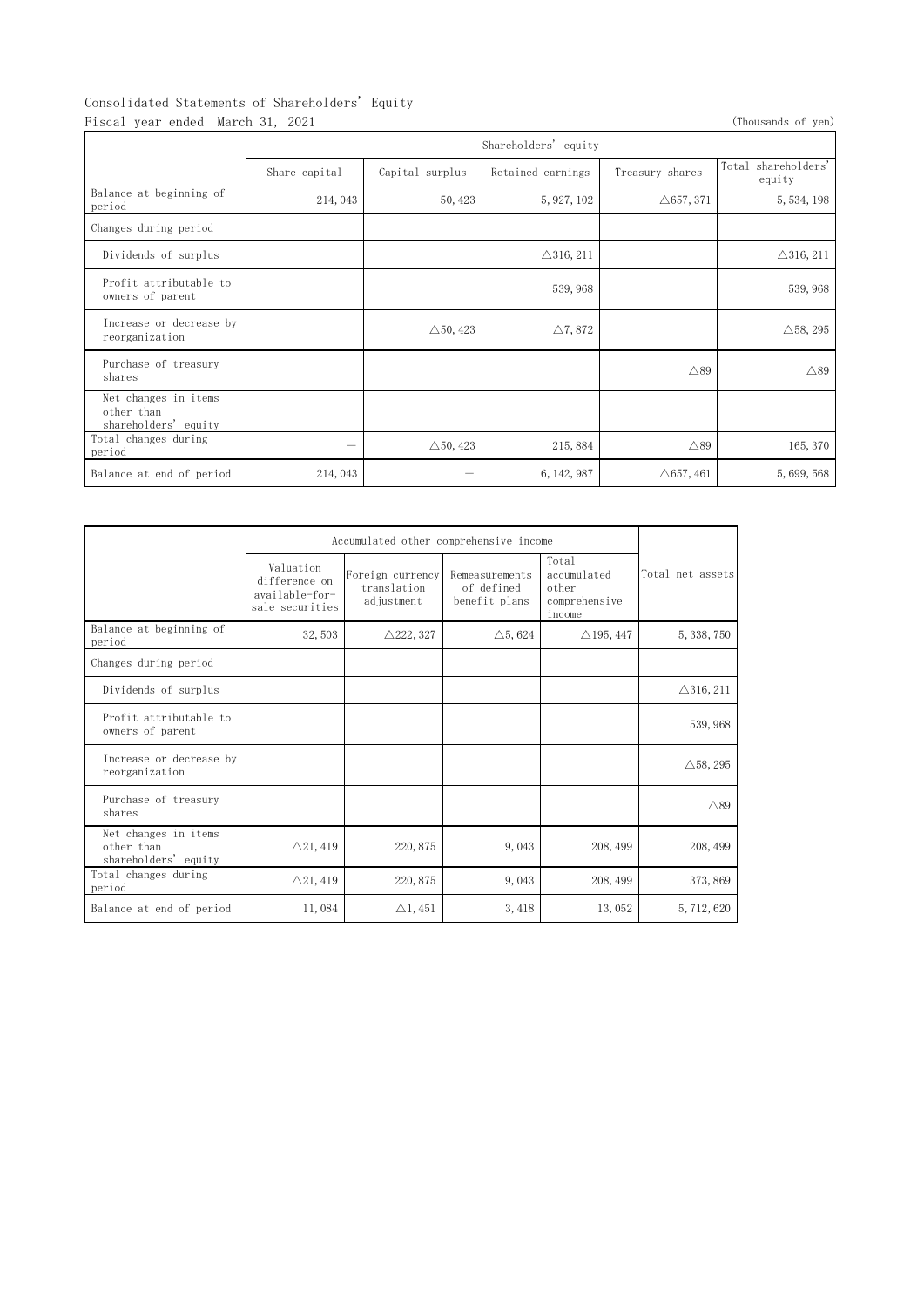# Consolidated Statements of Shareholders' Equity

| orradica piatomonto or bharchoracro Equry,<br>Fiscal year ended March 31, 2022 |                      |                      |                      | (Thousands of yen)            |  |
|--------------------------------------------------------------------------------|----------------------|----------------------|----------------------|-------------------------------|--|
|                                                                                | Shareholders' equity |                      |                      |                               |  |
|                                                                                | Share capital        | Retained earnings    | Treasury shares      | Total shareholders'<br>equity |  |
| Balance at beginning of<br>period                                              | 214,043              | 6, 142, 987          | $\triangle$ 657, 461 | 5, 699, 568                   |  |
| Cumulative effects of<br>changes in accounting<br>policies                     |                      | $\triangle$ 12, 279  |                      | $\triangle$ 12, 279           |  |
| Restated balance                                                               | 214,043              | 6, 130, 708          | $\triangle$ 657, 461 | 5, 687, 289                   |  |
| Changes during period                                                          |                      |                      |                      |                               |  |
| Dividends of surplus                                                           |                      | $\triangle$ 316, 210 |                      | $\triangle$ 316, 210          |  |
| Profit attributable to<br>owners of parent                                     |                      | 790, 487             |                      | 790, 487                      |  |
| Net changes in items<br>other than<br>shareholders' equity                     |                      |                      |                      |                               |  |
| Total changes during<br>period                                                 |                      | 474, 277             |                      | 474, 277                      |  |
| Balance at end of period                                                       | 214,043              | 6, 604, 985          | $\triangle$ 657, 461 | 6, 161, 567                   |  |

|                                                            | Accumulated other comprehensive income                          |                                               |                                               |                                                          |                      |
|------------------------------------------------------------|-----------------------------------------------------------------|-----------------------------------------------|-----------------------------------------------|----------------------------------------------------------|----------------------|
|                                                            | Valuation<br>difference on<br>available-for-<br>sale securities | Foreign currency<br>translation<br>adjustment | Remeasurements<br>of defined<br>benefit plans | Total<br>accumulated<br>other<br>comprehensive<br>income | Total net assets     |
| Balance at beginning of<br>period                          | 11,084                                                          | $\triangle$ 1, 451                            | 3, 418                                        | 13,052                                                   | 5, 712, 620          |
| Cumulative effects of<br>changes in accounting<br>policies |                                                                 |                                               |                                               |                                                          | $\triangle$ 12, 279  |
| Restated balance                                           | 11,084                                                          | $\triangle$ 1, 451                            | 3,418                                         | 13,052                                                   | 5,700,341            |
| Changes during period                                      |                                                                 |                                               |                                               |                                                          |                      |
| Dividends of surplus                                       |                                                                 |                                               |                                               |                                                          | $\triangle$ 316, 210 |
| Profit attributable to<br>owners of parent                 |                                                                 |                                               |                                               |                                                          | 790, 487             |
| Net changes in items<br>other than<br>shareholders' equity | 31, 254                                                         | 323, 575                                      | 13, 719                                       | 368, 549                                                 | 368, 549             |
| Total changes during<br>period                             | 31, 254                                                         | 323, 575                                      | 13,719                                        | 368, 549                                                 | 842, 827             |
| Balance at end of period                                   | 42, 339                                                         | 322, 124                                      | 17, 138                                       | 381,601                                                  | 6, 543, 169          |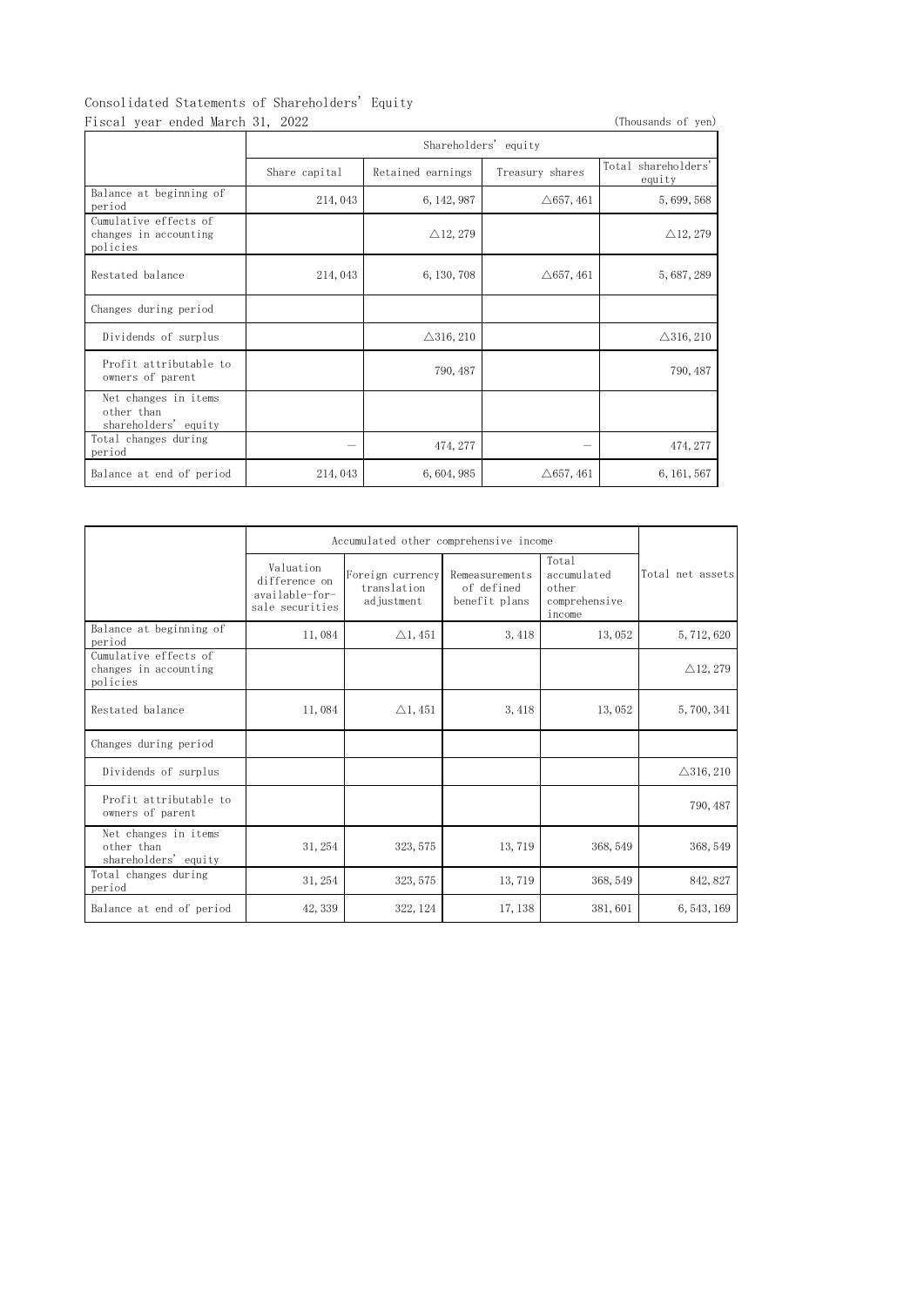|                                                                 | Fiscal year ended<br>March 31, 2021 | Fiscal year ended<br>March 31, 2022 |
|-----------------------------------------------------------------|-------------------------------------|-------------------------------------|
| Cash flows from operating activities                            |                                     |                                     |
| Profit before income taxes                                      | 358, 725                            | 1, 031, 942                         |
| Depreciation                                                    | 194, 909                            | 168,770                             |
| Amortization of goodwill                                        | 228,002                             | 271,810                             |
| Amortization of long-term prepaid expenses                      | 4,336                               | 18, 198                             |
| Arbitration related expenses                                    | 198,701                             | 145, 912                            |
| Information security expenses                                   |                                     | 168,069                             |
| Settlement payments                                             |                                     | $\triangle$ 162, 329                |
| Settlement Money                                                | 133, 166                            |                                     |
| Insurance claim income                                          | $\triangle$ 101, 959                |                                     |
| Increase (decrease) in provision for bonuses                    | $\triangle$ 7, 437                  | $\triangle 6,634$                   |
| Increase (decrease) in allowance for<br>doubtful accounts       | 3,961                               | $\triangle$ 5, 210                  |
| Increase (decrease) in retirement benefit<br>liability          | 82, 208                             | 49,841                              |
| Interest and dividend income                                    | $\triangle$ 10, 217                 | $\triangle$ 598                     |
| Interest expenses                                               | 15, 407                             | 14, 180                             |
| Loss (gain) on valuation of investment<br>securities            | $\triangle 2,671$                   | $\triangle$ 11, 781                 |
| Subsidy income                                                  | $\triangle$ 126, 792                |                                     |
| Foreign exchange losses (gains)                                 | 31,045                              | $\triangle$ 89, 297                 |
| Decrease (increase) in trade receivables                        | $\triangle$ 848, 050                |                                     |
| Decrease (increase) in trade receivables and<br>contract assets |                                     | 126,088                             |
| Decrease (increase) in advances paid                            | $\triangle$ 328, 880                | 225, 117                            |
| Decrease (increase) in prepaid expenses                         | $\triangle$ 8, 889                  | $\triangle$ 36, 874                 |
| Increase (decrease) in accounts payable -<br>other              | $\triangle$ 28, 186                 | $\triangle$ 133, 471                |
| Increase (decrease) in accrued expenses                         | 35, 498                             | $\triangle$ 76, 180                 |
| Increase (decrease) in advances received                        | 296,686                             | 96,016                              |
| Increase (decrease) in deposits received                        | $\triangle$ 31,739                  | 33,508                              |
| Other, net                                                      | $\triangle$ 38, 147                 | 398, 654                            |
| Subtotal                                                        | 49,677                              | 2, 225, 730                         |
| Interest and dividends received                                 | 10,227                              | 598                                 |
| Interest paid                                                   | $\triangle$ 15, 410                 | $\triangle$ 14,082                  |
| Income taxes paid                                               | $\triangle$ 222, 910                | $\triangle$ 399, 361                |
| Income taxes refund                                             | 285, 106                            |                                     |
| Subsidies received                                              | 126, 792                            |                                     |
| Proceeds from insurance income                                  | 101, 959                            |                                     |
| Settlement money paid                                           | $\triangle$ 133, 166                |                                     |
| Settlement received                                             |                                     | 162, 329                            |
| Information security expenses paid                              |                                     | $\triangle$ 154, 144                |
| Arbitration related expenses paid                               | $\triangle$ 178, 665                | $\triangle$ 189, 275                |
| Net cash provided by (used in) operating<br>activities          | 23,610                              | 1,631,794                           |